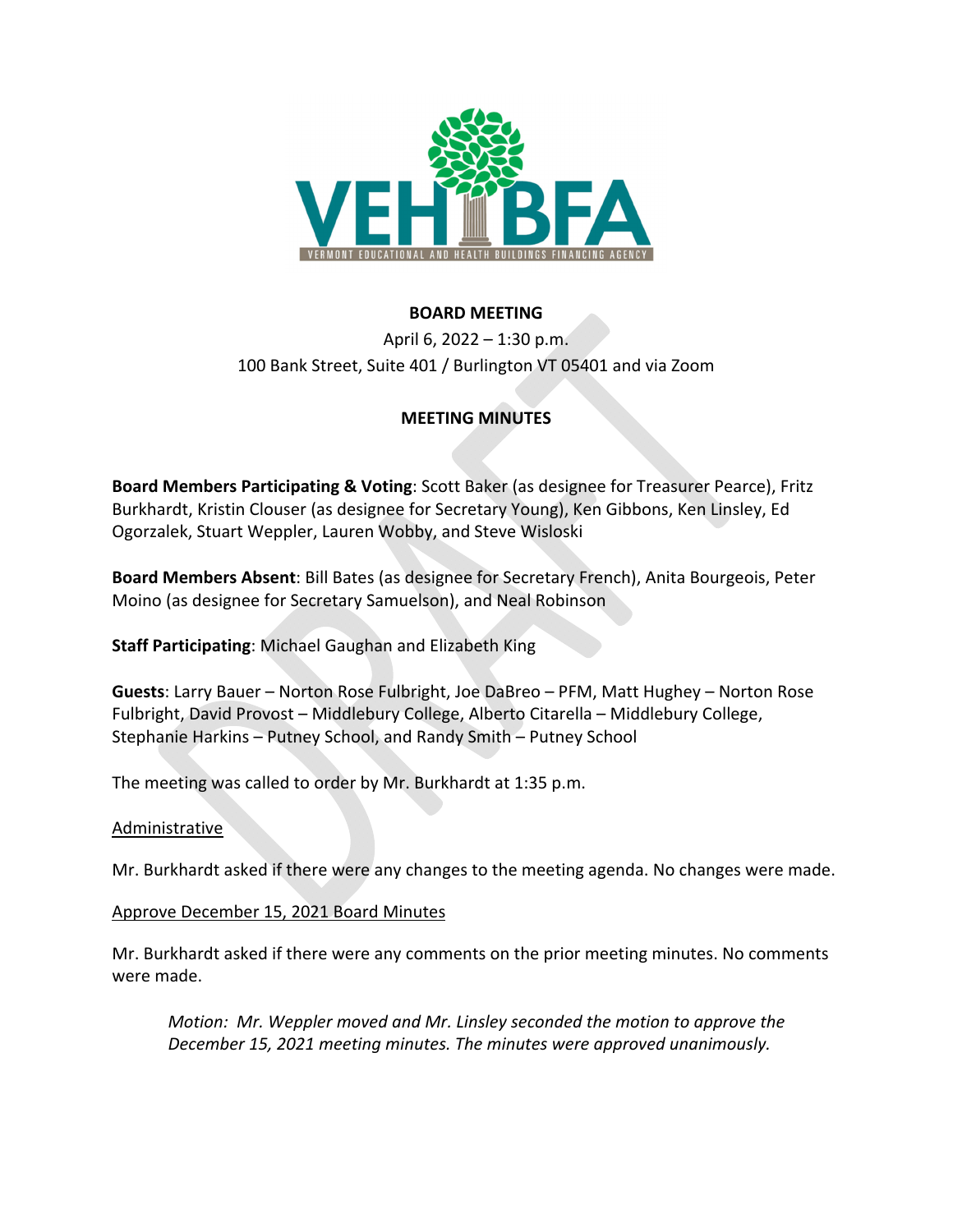# Consideration of Middlebury College Application

Mr. Burkhardt introduced the application for financing as well as Mr. Provost from Middlebury College. Mr. Provost updated the board on the college's financial status and the purposes of the proposed financing.

Mr. Burkhardt asked PFM to review the revised financing and their related analysis. Mr. DaBreo described the key features of the transaction and supporting credit analysis. Mr. DaBreo stated PFM's recommendation to approve the transaction.

Mr. Bauer introduced the resolutions to the board and noted that no comments were received at the TEFRA hearing.

*Motion: Ms. Wobby moved and Mr. Linsley seconded a motion to adopt the attached resolutions approving the Middlebury College financing. The motion was approved unanimously with after a roll call vote of all members in attendance.* 

Representatives from Middlebury College left the meeting following the vote at 2:00 p.m.

## Consideration of Putney School Application

Mr. Burkhardt introduced the application for financing as well as Mr. Smith from Putney School. Mr. Smith provided an overview of the projects to be financed.

Mr. Gaughan let the board know that the TEFRA Hearing would occur on April 13<sup>th</sup>.

Mr. Burkhardt asked PFM to review the revised financing and their related analysis. Mr. DaBreo described the key features of the transaction and supporting credit analysis. Mr. Murphy stated PFM's recommendation to approve the transaction.

Mr. Bauer introduced the resolutions to the board.

*Motion: Mr. Linsley moved and Mr. Gibbons seconded a motion to adopt the attached resolutions approving the Putney School financing. The motion was approved unanimously with after a roll call vote of all members in attendance.* 

Representatives from the Putney School, PFM, and Norton Rose left the meeting following the vote at 2:16 p.m.

## Other Business

Mr. Burkhardt then asked Mr. Gaughan to provide updates on VEHBFA.